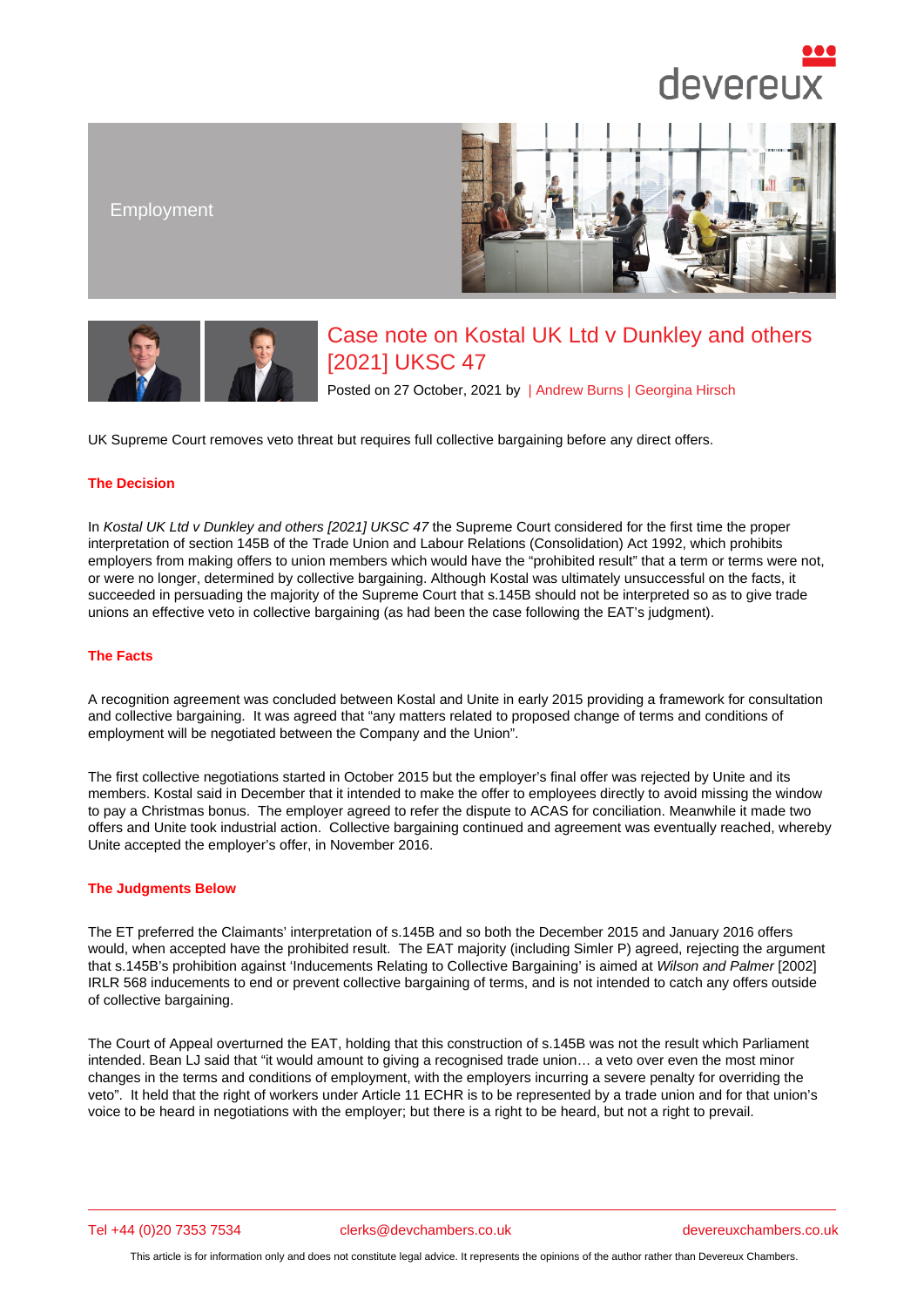#### The Supreme Court

Lord Leggatt gave the leading judgment, with which Lords Briggs and Kitchin agreed, accepting the majority of the arguments made for the employer, but allowed the appeal on the basis of the finding of fact that Kostal had made its direct offers to union members at a time when it had agreed to continue the collective bargaining process into voluntary ACAS conciliation.

For the reasons put forward by Kostal, the majority rejected the argument that the "prohibited result" under s.145B would be achieved if one or more of a worker's terms would – at least on the material occasion – be determined not by collective negotiation but by individual agreement, if that offer was made at any time. The majority held that this would give a union an effective veto on any terms being changed without their agreement, and that went further than Parliament had intended. The intention of Parliament had been to ensure the right to be heard in collective bargaining and that intention is satisfied by the requirement that an employer must have engaged in collective bargaining, and exhausted the agreed collective bargaining procedure before it could write to individual workers to seek their agreement to any change to their terms and conditions (whether temporary or permanent).

Given that the penalty for a breach of s145B is currently £4,341 per union member receiving any particular offer, the removal of the veto has potentially huge financial implications for industrial strategy, particularly in large workforces. At the same time the decision ensures that employers will fully engage with collective bargaining and will only use direct offers to the workforce as a last resort measure.

The minority (Lady Arden and Lord Burrows) accepted the claimants' arguments and held that the EAT majority was right that a 'proper purpose' test should be read into s.145B. They rejected the 'effective veto' point accepted by the majority and the Court of Appeal saying all employers need to prove is a 'proper purpose'. However, they failed to address the majority's concerns that this would always be too great a risk for employers to take. The majority accepted Kostal's argument that the EAT's solution was unworkable (para 47).

Although rejecting all of the claimants' arguments, there was a sting in the tail for Kostal. Lord Leggatt decided that a consideration of causation meant that s.145B could be interpreted to avoid any suggestion of veto or any unreasonable fetter on the employers' right to make direct offers, while protecting the integrity of agreed collective bargaining arrangements.

His approach identifies the real question as being whether the offer was made at a time when collective agreement was still possible or whether the employer and trade unions had reached the point where they had failed to reach any agreement. The Supreme Court held that it would be to bypass employees' article 11 rights if a direct offer was made while collective bargaining was still ongoing. The key question is now whether the agreed procedure for collective bargaining has been completed or is still proceeding. It is lawful under s.145B for an employer to make an offer once collective bargaining has been tried and exhausted (para 67). Therefore, much like the regime for lawful industrial action under the 1992 Act, it appears that s.145B has a largely procedural solution to ensure compliance.

## Implications for industrial relations

The decision highlights the importance of employers and trade unions having clear and explicit dispute resolution procedures, under which both sides can be clear when particular phases of collective bargaining have ended. Many – particularly long standing – collective bargaining arrangements may not have clear written procedures, or may be based on agreements that have changed over time following mergers between unions or employers which are not properly documented. Employers and trade unions should check the clarity of the collective bargaining agreement between them as to when bargaining is still continuing and when it is exhausted and what dispute resolution procedures are in place. It may be advisable to agree new procedures if the existing procedure is not explicit as to when bargaining is at an end and perhaps introducing timescales or a clear process for when either side can declare the point at which it has been exhausted.

Tel +44 (0)20 7353 7534 clerks@devchambers.co.uk devereuxchambers.co.uk

This article is for information only and does not constitute legal advice. It represents the opinions of the author rather than Devereux Chambers.